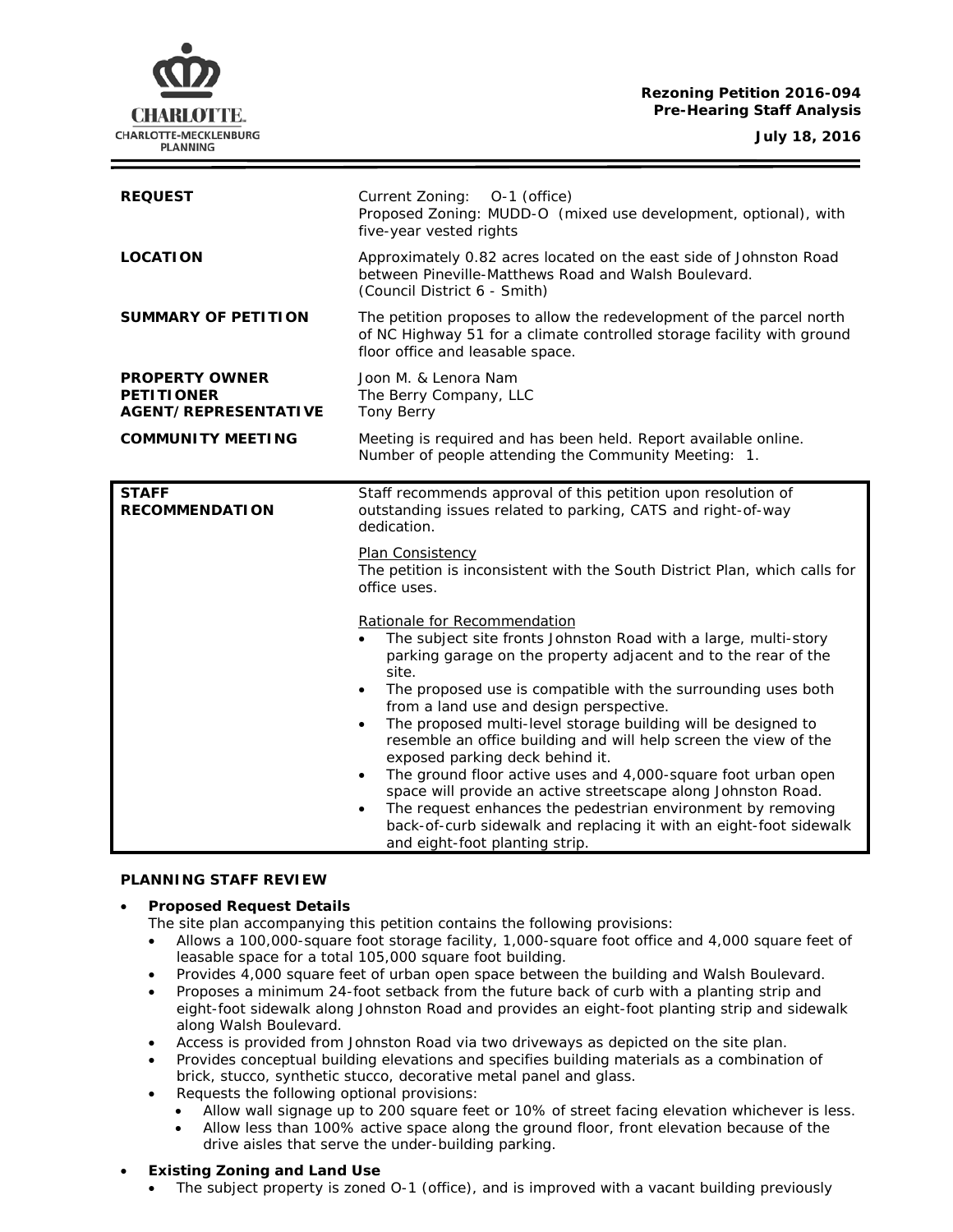used as a day care and as a karate studio.

- Abutting to the northeast is a long, four-story parking deck associated with Charlotte Catholic High School, also zoned O-1 (office). Abutting to the southeast is a Walgreen pharmacy zoned NS (neighborhood services).
- Across Johnston Road to the west is the Treva Woods townhouse residential community zoned O-1 (office). Across Walsh Boulevard to the north is an office building for Charlotte Hospice and Palliative Care, zoned O-1 (office).
- Across Pineville-Matthews Road to the south, on both sides of Johnston Road is an office park development zoned O-1 (office), including two branch bank facilities.
- See "Rezoning Map" for existing zoning in the area.

## • **Rezoning History in Area**

- There have been no rezonings in the immediate area in recent years.
- **Public Plans and Policies**
	- The *South District Plan* (1993) recommends office use, with specific language for the NC Highway 51 Corridor concerning traffic congestion: "In general, rezonings for low intensity multi-family and office development should be approved instead of retail development, which will generate significantly more trips than the other uses..."

### • **TRANSPORTATION CONSIDERATIONS**

- This site is located in a Mixed Use Activity Center at the unsignalized intersection of a major thoroughfare and a local street. The current site plan replaces existing, narrow back of curb sidewalk with wider, buffered sidewalk.
- See Outstanding Issues, Note 5.
- **Vehicle Trip Generation:**

Current Zoning:

Existing Uses: 180 trips per day (based on 5,490-square foot fitness club).

Entitlements: 200 trips per day (based on 8,200 square feet of office use).

Proposed Zoning: 1,130 trips per day (based on 1,000-square foot office, 4,000-square foot retail and 100,000-square foot storage facility).

### **DEPARTMENT COMMENTS** (see full department reports online)

- **Charlotte Area Transit System:** See Outstanding Issues, Note 4.
- **Charlotte Department of Neighborhood & Business Services:** No issues.
- **Charlotte Fire Department:** No issues.
- **Charlotte-Mecklenburg Schools:** Non-residential petitions do not impact the number of students attending local schools.
- **Charlotte-Mecklenburg Storm Water Services:** No issues.
- **Charlotte Water:** In relation to the parcel under review, Charlotte Water has water system availability for the rezoning boundary via existing eight-inch water distribution mains located along Johnston Road and Walsh Boulevard. Charlotte Water has sewer system availability for the rezoning boundary via existing eight-inch gravity sewer mains located along Johnston Road and Walsh Boulevard.
- **Engineering and Property Management:** No issues.
- **Mecklenburg County Land Use and Environmental Services Agency:** No issues.
- **Mecklenburg County Parks and Recreation Department:** No issues.

### **OUTSTANDING ISSUES**

# **Site and Building Design**

- 1. Amend the Development Data Table to change the maximum building height to read "Up to 65  $f \rho f$  "
- 2. Ensure that parking provided accounts for 4,000 square feet of leasable space at a rate of 1 space per 600 square feet.
- 3. Amend the elevations to meet Zoning Ordinance Section 9.8503(e) (i) and (ii) related to percentage of glass and expanses of blank walls.

### Transportation

- 4. Provide and construct a new waiting pad for the existing bus stop on Johnston Road according to CATS standard detail 60.01B.
- 5. Revise the site plan to show right-of-way dedication two feet behind the back of sidewalk or at